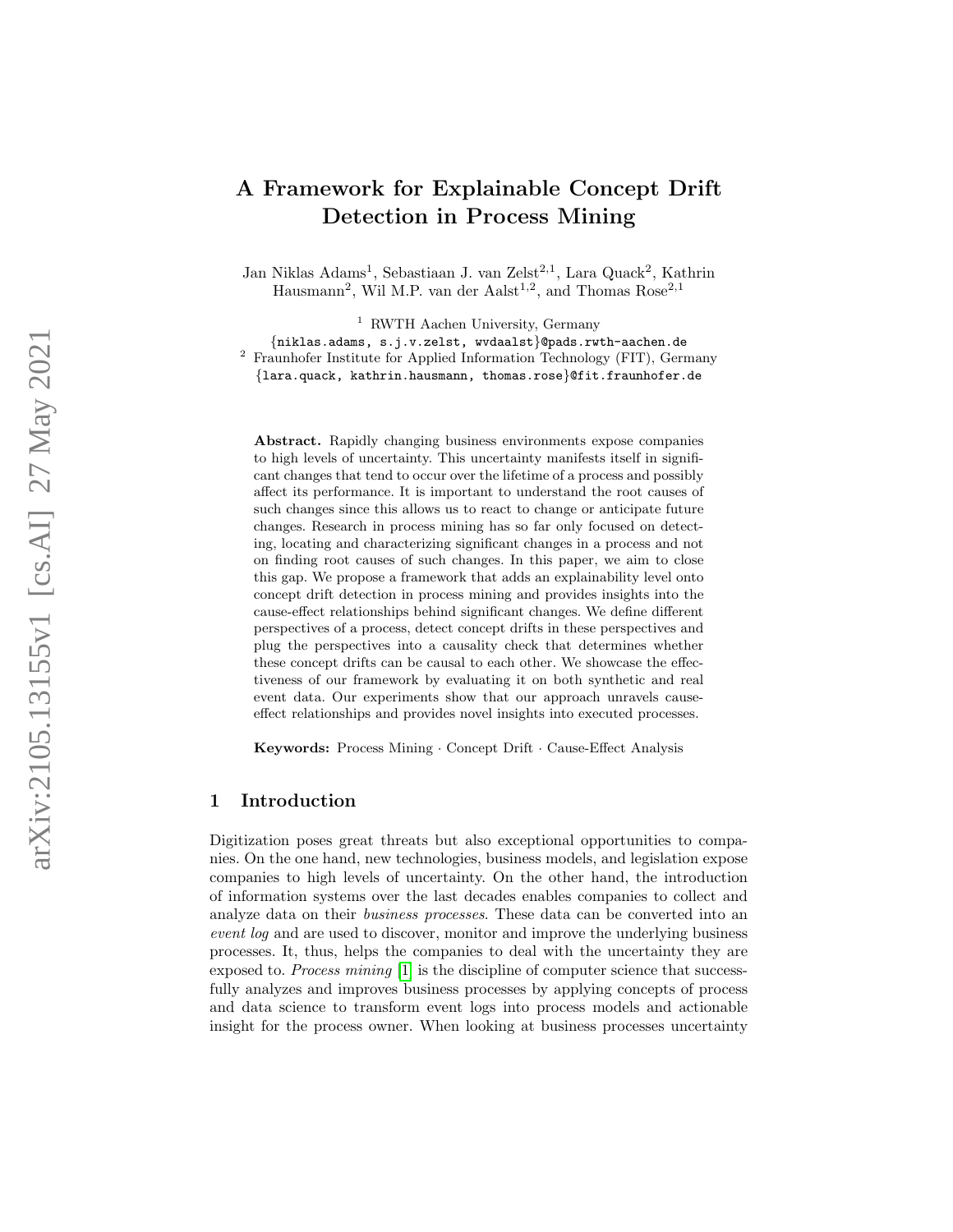

<span id="page-1-0"></span>Fig. 1. Our proposed framework transforms event data into two time series representations that can describe various different process perspectives, e.g., the weekly workload. A cause-effect analysis is then conducted using the information of detected concept drifts in the selected perspectives to unravel root causes for these drifts.

is often caused by significant change, called concept drift, in some perspective of a business process. For example, due to Covid-19 a lot of companies had to redesign or extend processes by including digital alternatives to previously inperson activities. This resulted in so-called concept drifts. As the quality and profitability of organizations highly depend on their business processes concept drift can have a huge impact on either of these dimensions. The restructuring of a process to meet the health safety regulatory standards could, e.g., lead to increased processing time and thus increased cost. Detecting and handling concept drift has, thus, been named one of the main challenges in process mining [\[2\]](#page-14-1). For the process owner the mere knowledge of past occurrences of concept drifts is not sufficient. To derive useful insights it is helpful to know the underlying cause-effect relationships associated with these concept drifts, i.e., the user can either anticipate future concept drifts or use the uncovered relations to further improve the process.

In this paper, we introduce a generic framework that augments concept drift detection in process mining by adding a cause-effect analysis on top of the detected concept drifts. This cause-effect analysis extracts possible explanations for the occurrence of a concept drift. The core idea of the framework is depicted in [Figure 1.](#page-1-0) Before starting, we choose a perspective of the process to be analyzed for concept drift, i.e., the *control-flow, data, resource* or *performance* perspective. This perspective is called the primary perspective. As we are interested in the root causes for these concept drifts, we choose a secondary perspective that could contain root causes. This secondary perspective is also analyzed for concept drifts and these are tested for causality with the concept drifts of the primary perspective. In the first step, we transform an event log into two time series for both the chosen primary and secondary perspective. After detecting concept drifts in both perspectives, we conduct a cause-effect analysis and check which concept drifts of the secondary perspective could be causal to a concept drift in the primary perspective. The set of explainable concept drifts forms the output of our framework.

Our framework touches the areas of concept drift detection and cause-effect analysis in process mining which have, thus far, primarily been studied separately. Most of the work on concept drift deals with detecting concept drifts and only considers the control-flow perspective of a process. The control-flow perspective describes the structuring and dependencies of activities. Recent work,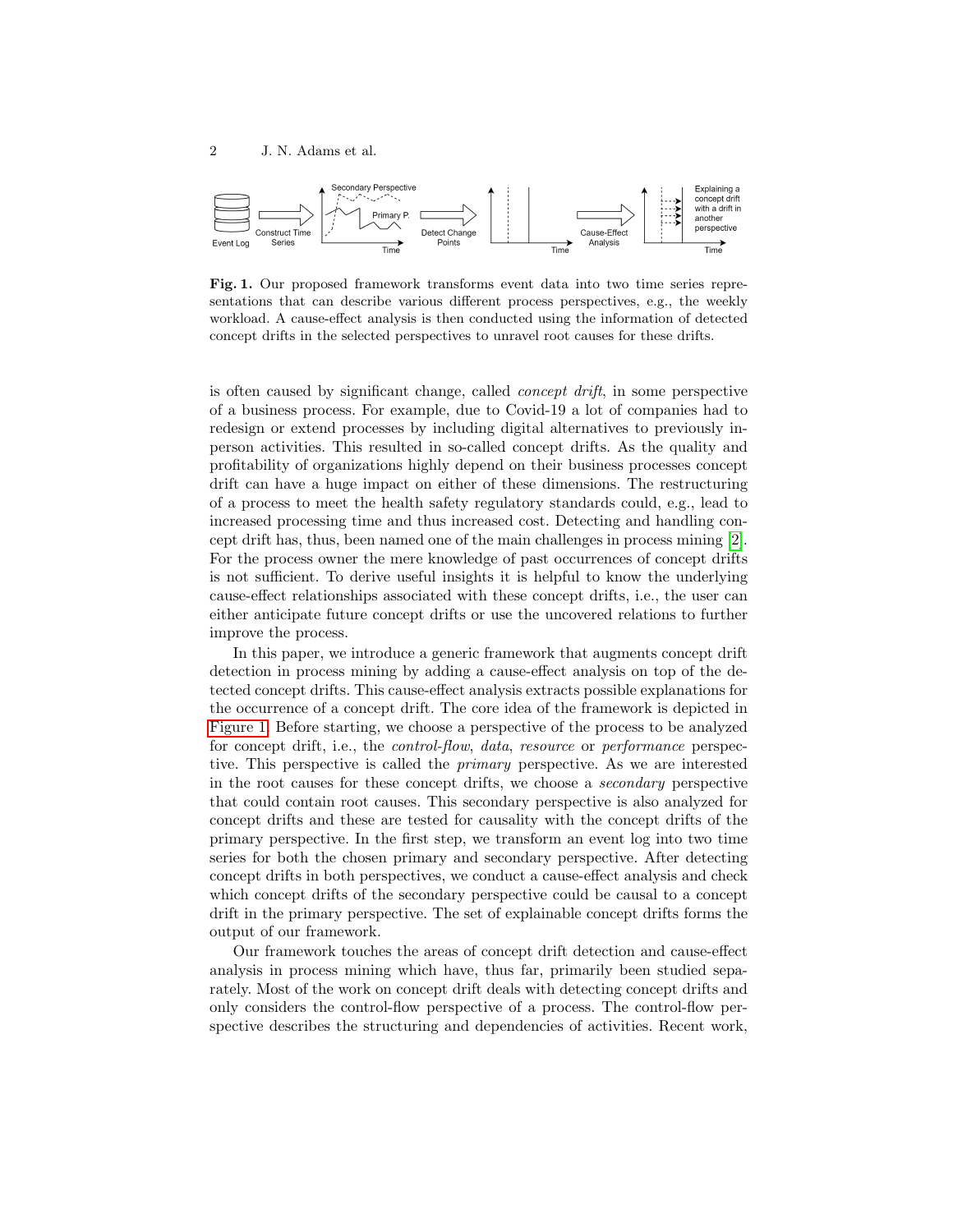e.g., the approach of Brockhoff et al. [\[11\]](#page-14-2) introduces additional perspectives, i.e., the time perspective to concept drift detection. Ostovar et al. [\[27\]](#page-15-0) add an additional characterization of the drift, i.e., providing information about underlying nature of the drift, on top of the mere detection of the drift. With our work, we include more perspectives and add an explainability level to concept drift detection. Most work on cause-effect analysis uncovers cause-effect relationships on a process-instance-level, e.g., giving recommendations for individual customers to maximize the outcome, as Bozorgi et al. [\[10\]](#page-14-3) recently introduced. Pourbafrani et al. [\[31\]](#page-15-1) focus on finding cause-effect relationships on a global-process level and use these to simulate what-if scenarios.

The remainder of this paper is structured as follows. We introduce the related work on concept drift detection and cause-effect analysis in [Section 2.](#page-2-0) In [Section 3,](#page-4-0) we provide the definitions and background used in the remainder of this paper. We illustrate our framework for explainable concept drift detection in [Section 4.](#page-5-0) In [Section 5,](#page-9-0) we provide details on our specific implementation and evaluate our framework with synthetic data and conduct a case study on real-life event data. [Section 6](#page-13-0) concludes the paper.

# <span id="page-2-0"></span>2 Related Work

A general introduction to the field of process mining is given in [\[1\]](#page-14-0). In this section, we introduce related work on concept drift detection and cause-effect analysis in process mining.

Concept drift detection (also: change point detection), has received much attention outside of process mining. A general introduction can be found in [\[5\]](#page-14-4). As our use case does not provide labeled data sets for supervised algorithms, we are only interested in unsupervised concept drift detection algorithms as the training data for supervised algorithms is expensive to obtain and the ground truth is hard to define in the setting of real-life event logs. Existing work on concept drift detection in process mining focuses on the detection, localization and characterization of changes, not the explanation of them. Detection refers to the presence of a concept drift, localization to the time of occurrence of the drift and characterization to the nature of the drift, e.g., whether an activity was removed or a performance indicator significantly increased. Explanation refers to the root causes of a drift, e.g., why an activity was removed or why a performance indicator significantly increased. Most of the work aims to detect drifts in the control-flow perspective. Bose et al. [\[8,](#page-14-5) [9\]](#page-14-6) and Martjushev et al. [\[24\]](#page-15-2) built representations of the control-flow perspective by using the (directly) follows relations. They employ hypothesis testing to compare a window of values before and after a potential change point for significant differences. Maaradji et al. [\[22\]](#page-15-3) and Ostovar et al. [\[27\]](#page-15-0) use the  $\alpha$  and  $\alpha^+$ -relations [\[25\]](#page-15-4) to model the control-flow perspective while also using hypothesis testing to determine change points. One notable recent approach is the one of Yeshchenko et al. [\[38\]](#page-16-0). The authors use DECLARE constraints to model the control-flow of a process. They define a range of time windows and subsequently calculate values for the declar-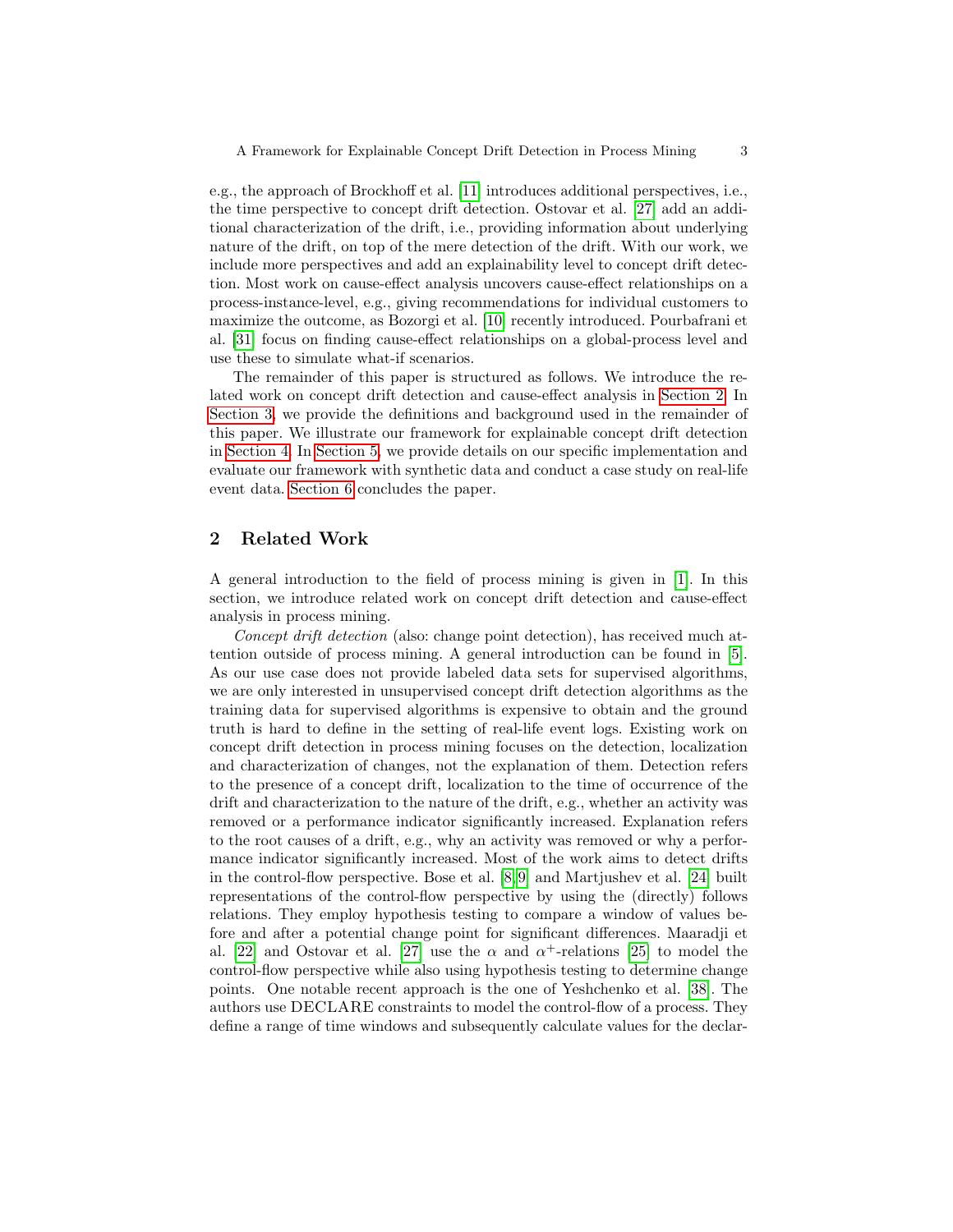<span id="page-3-0"></span>Table 1. Overview of the related approaches for cause-effect analysis and concept drift detection in process mining. Cause-effect analysis can be performed either on the caseor the process level. Approaches for concept drift detection have different scopes, i.e., they can detect, locate, characterize or explain a concept drift. Our approach detects, locates and explains concept drift and therefore yields insights into process level causeeffects.

|                                       | Concept Drift |                                | Cause-Effect Analysis |       |  |                            |
|---------------------------------------|---------------|--------------------------------|-----------------------|-------|--|----------------------------|
|                                       |               | Detect. $\vert$ Locat. $\vert$ | Char.                 | Expl. |  | case level   process level |
| [4, 8, 9, 11, 12, 21, 22, 24, 36, 39] |               |                                |                       |       |  |                            |
| [17, 27, 33, 38]                      |               |                                |                       |       |  |                            |
| [10, 16, 18, 19, 28, 34]              |               |                                |                       |       |  |                            |
| $[26, 29 - 31]$                       |               |                                |                       |       |  |                            |
| Our approach                          |               |                                |                       |       |  |                            |

ative constraints for each time window, forming a multivariate time series. This time series is analyzed for concept drifts by applying the Pruned Exact Linear Time algorithm. By visualizing the results of this clustering, the user can characterize the occurring concept drifts. Other authors also include other perspectives than control-flow. Leontjeva et al. [\[20\]](#page-15-14) and Meisenbacher et al. [\[23\]](#page-15-15) use the data payload of past events to include the data perspective into their representation. Analyzing the related work on concept drift in process mining reveals two shortcomings: The little consideration of additional perspectives other than control-flow and the absence of root cause analysis for concept drifts. With this paper we aim to close this gap.

The area of cause-effect analysis in process mining investigates relationships that are present in a process. One way to define different levels of analysis is to either consider the local intra-trace, i.e., case level, or the global level of the process. The case level deals with individual process instantiations, e.g., a customer running through the process of applying for a loan. The global level is the entirety of components and cases that are associated with the process. Many approaches in cause-effect analysis focus on the case level rather than the global level, providing recommendations and predictions for handling individual cases. De Leoni et al. [\[19\]](#page-15-10) and Hompes et al. [\[16\]](#page-15-8) provide methods to extract root causes for performance variations on a case level. In another work, Hompes et al. [\[18\]](#page-15-9) group events based on certain process performance characteristics and further decompose these groups based on different characteristics. They subsequently test for cause-effects between these characteristics by looking at their development over time and testing for Granger-causality [\[15\]](#page-15-16) to extract the root causes of performance variations on a case level. This technique works well for identifying causal factors for performance variations, however, other perspectives of the process such as control-flow or resources are, so far, not considered, potentially missing important cause-effects. Bozorgi et al. [\[10\]](#page-14-3) use techniques from causal machine learning to provide recommendations for handling an individual case that maximize the probability of a certain outcome. These approaches provide useful information for individual cases, however, they are not able to detect important cause-effect relationships, that happen on a global level, e.g., an in-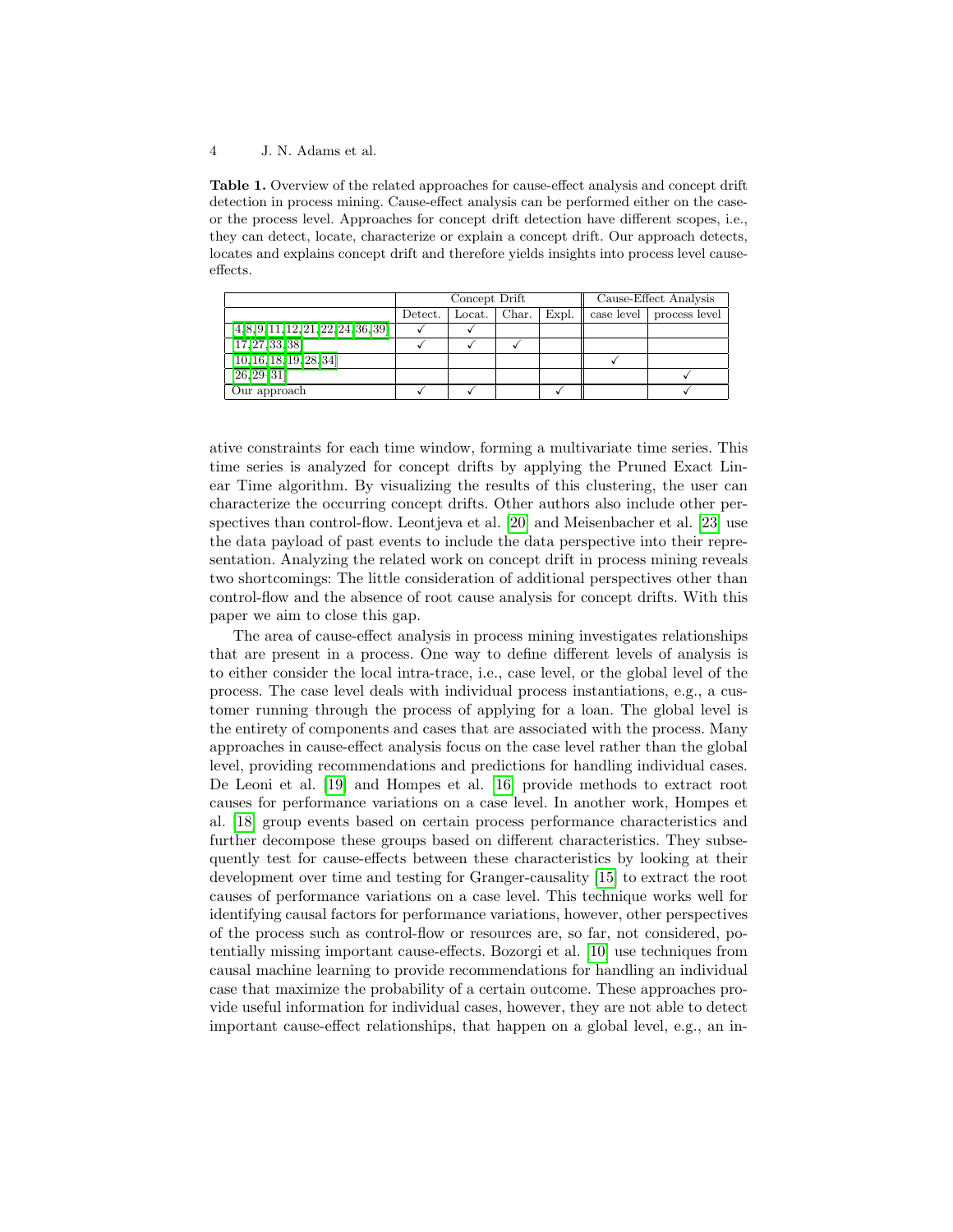<span id="page-4-1"></span>

|  |  |  | <b>Table 2.</b> Exemplary event log with two cases and resources handling the activities |
|--|--|--|------------------------------------------------------------------------------------------|
|--|--|--|------------------------------------------------------------------------------------------|

|   | $\case-id activity $ | timestamp                     | resource |
|---|----------------------|-------------------------------|----------|
|   |                      | $register$ 2021-06-15 12:30   | Peter    |
|   |                      | submit 2021-06-15 12:35       | Sophia   |
| 2 |                      | register 2021-06-15 13:12     | Peter    |
|   | reply                | $ 2021-06-15 14:21 Christina$ |          |

crease in customers, that leads to longer waiting times. Other authors investigate cause-effect relationships on a global level. Pourbafrani et al. [\[30,](#page-15-17) [31\]](#page-15-1) use system dynamics as a modeling tool of the process over time and construct a model that contains cause-effect relationships between different metrics. This model is subsequently used to simulate the outcomes for different scenarios. Nakatumba et al. [\[26\]](#page-15-12) investigate the effect of resource workload on their performance using regression analysis.

A selection of papers on concept drift and cause-effect analysis in process mining is depicted in [Table 1.](#page-3-0) Our framework is the only technique that covers both spectra.

# <span id="page-4-0"></span>3 Preliminaries

In this section, we introduce the core definitions of this paper and the main notations used for improving the readability.  $\mathcal{P}(X) = \{X'|X' \subseteq X\}$  denotes the power set of a set X. A sequence allows enumerating the elements of a set. A sequence of length n over X is a function  $\sigma:\{1,\ldots,n\}\to X$  which we write as  $\sigma = \langle \sigma(1), \sigma(2), \ldots, \sigma(n) \rangle.$ 

An event can be considered the "atomic datum" of process mining. An event consists of values that are assigned to attributes, e.g., the executed activity, the timestamp, a case-id and other attributes. Each line in [Table 2](#page-4-1) corresponds to an event. Each event needs to be assigned a case-id describing the process instance which is the *case* this event belongs to. All lines with the same case-id in [Table 2](#page-4-1) form a case. The collection of recorded cases forms an event log.

Definition 1 (Events, Cases and Projections). An event describes the information associated to the execution of an activity. Let  $\mathcal E$  denote the universe of events. Let  $D$  denote the universe of attributes and let  $V$  denote the universe of possible attribute values. Let  $\mathcal T$  denote the universe of possible timestamps.

- For an attribute  $d \in \mathcal{D}$  we assume the existence of a mapping to retrieve the corresponding attribute value  $\pi_d^{\mathcal{E}}:\mathcal{E}\to\mathcal{V}$ .
- The activity projection is a total function retrieving the activity of an event  $\pi_{act}^{\mathcal{E}} : \mathcal{E} \to \mathcal{A}$ , where  $\mathcal{A}$  denotes the universe of activities.
- The time projection is a total function retrieving the timestamp of an event  $\pi^{\mathcal{E}}_{time}:\mathcal{E}\rightarrow\mathcal{T}$ .
- Each event has an identifier  $\pi_{id}^{\mathcal{E}}$  to differentiate between events, that might have the same values for each attribute. Therefore,  $e, e' \in \mathcal{E}(\pi_{id}^{\mathcal{E}}(e) = \pi_{id}^{\mathcal{E}}(e') \Rightarrow$  $e = e'$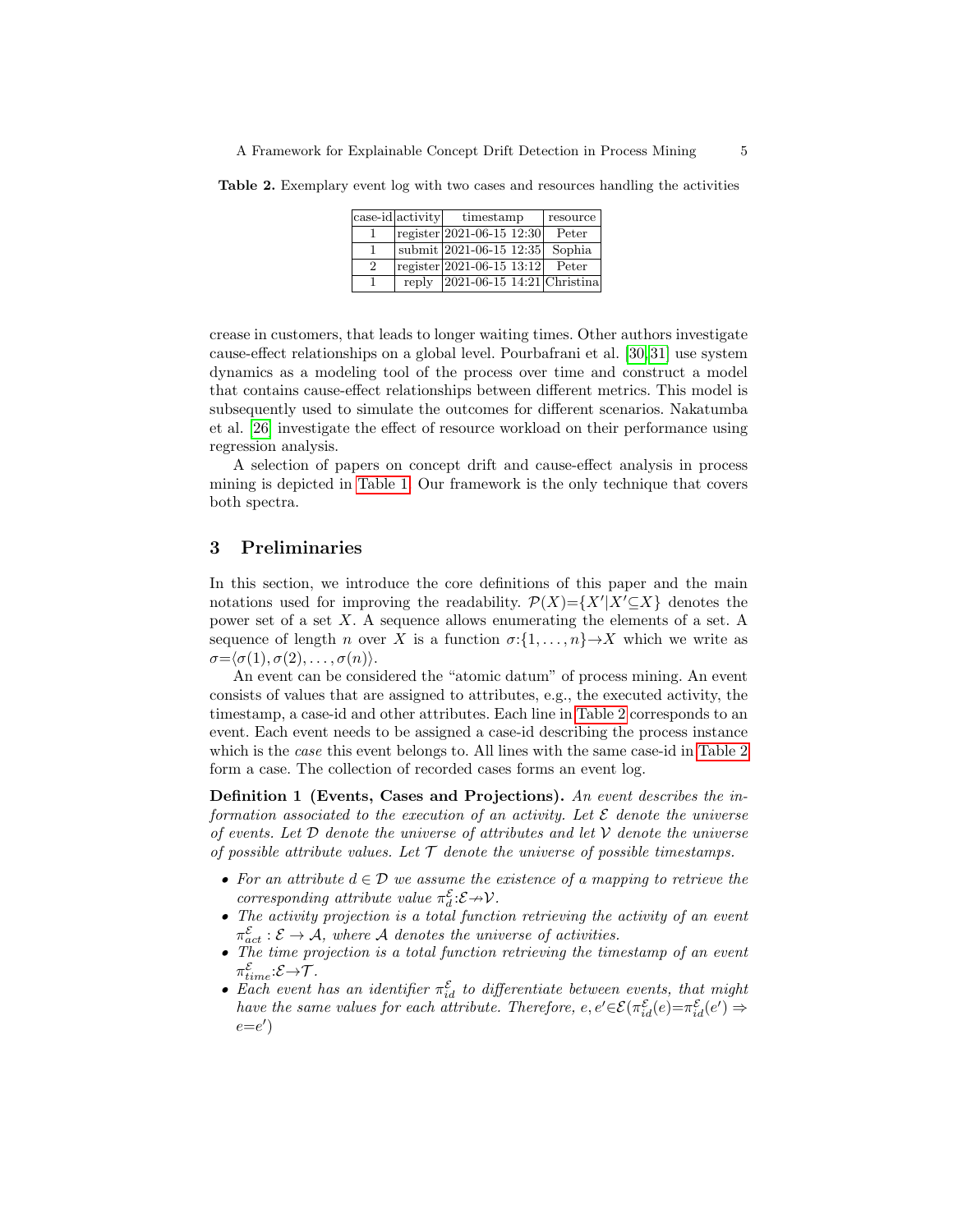

<span id="page-5-1"></span>Fig. 2. Our proposed framework for uncovering cause-effect relationships. In Step 1, the event log is transformed into two time series representations of different perspectives. In Step 2, the change points are detected and checked for causality in Step 3.

Events belong to a case denoting the process instance of this event. Let  $C$  be the universe of all cases.

- For an attribute  $d \in \mathcal{D}$  we assume the existence of a projection function to retrieve the corresponding attribute value  $\pi_d^{\mathcal{C}}: \mathcal{C} \rightarrow \mathcal{V}$ .
- Each event  $e \in \mathcal{E}$  has a case-id describing the case it belongs to. The projection function  $\pi_{case}^{\mathcal{E}}(e)$  retrieves the corresponding case-id.
- We furthermore assume the existence of an event projection that maps a case on the set of its events  $\pi_{events}^{\mathcal{C}}:\mathcal{C}\rightarrow\mathcal{P}(\mathcal{E})$ . Cases are non-overlapping, i.e.,  $\forall c_1, c_2 \in \mathcal{C}(\pi_{events}^{\mathcal{C}}(c_1) \cap \pi_{events}^{\mathcal{C}}(c_2) \neq \emptyset \Rightarrow c_1 = c_2).$

An event log L is a set of cases, thus  $L \in \mathcal{P}(\mathcal{C})$ .

• For an attribute  $d \in \mathcal{D}$  we assume the existence of the projection functions  $\pi_d^{\mathcal{E}}(L)=\{\pi_d^{\mathcal{E}}(e)|\exists_{c\in L}e\in\pi_{events}(c)\}$  and  $\pi_d^{\mathcal{C}}(L)=\{\pi_d^{\mathcal{C}}(c)|c\in L\}$  to retrieve the set of values for this attribute.

# <span id="page-5-0"></span>4 Generic Framework for Explainable Concept Drift

In this section, we introduce the three steps of our framework. The framework is depicted in [Figure 2.](#page-5-1) In the first step, we construct time series representations for both chosen perspectives. In the second step, a change point detection algorithm is performed on both perspectives. In the third step, we test pairs of change points for causality by taking the time lag between them and check whether the two time series can be causal given the lag. If this test is positive the detected concept drift together with the cause-effect-relationship are as explanation given to the user. For each of the steps, we provide the input and output specifications.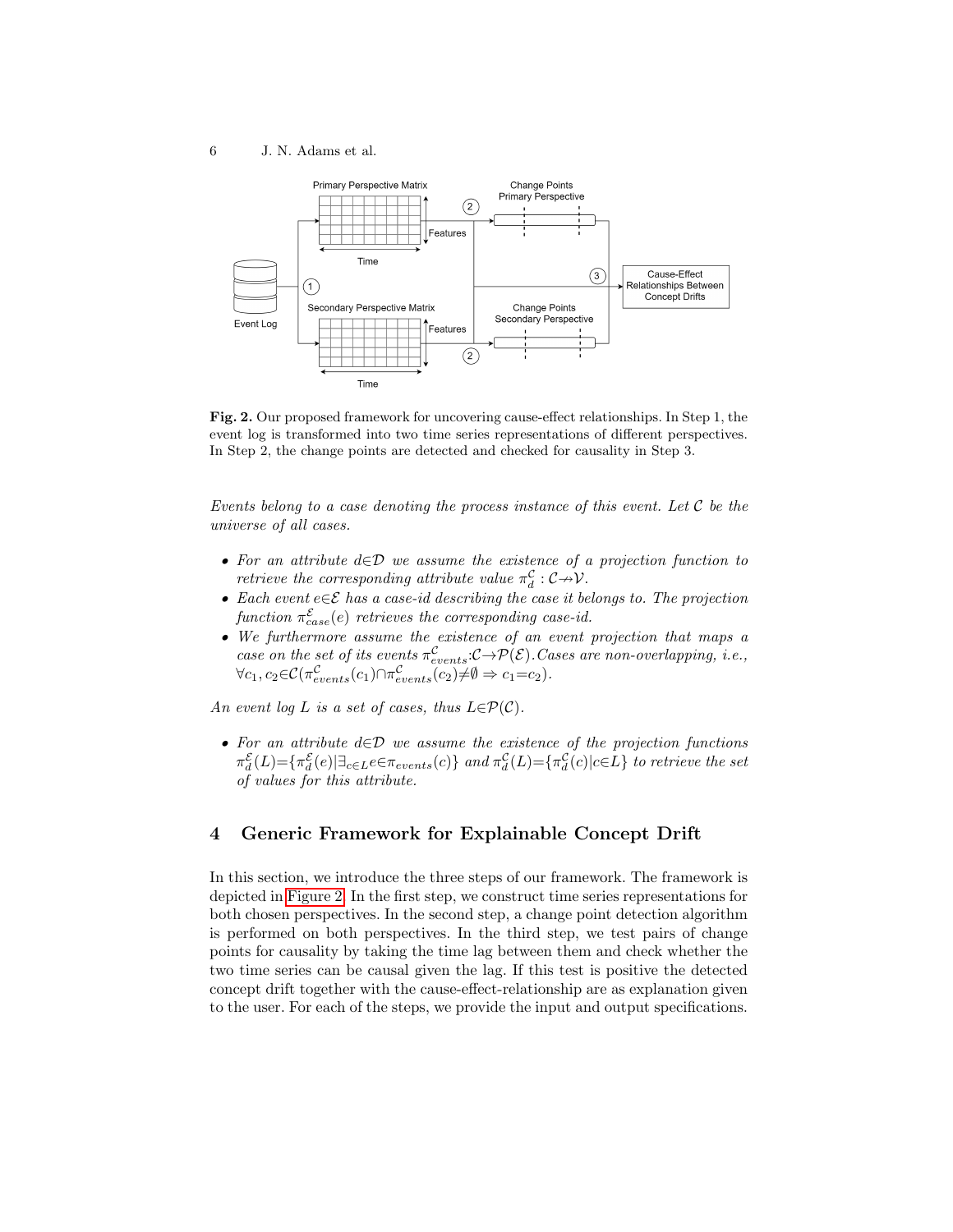#### 4.1 Time Series Construction

To express the development of a process perspective over time, we construct a time series. A time series assigns values to subsequent time intervals. We, therefore. need to map an event log onto time intervals and then assign values to these intervals. For assigning values to a set of events that are contained in a specific time interval, we first need a way to look at these events in isolation and thus define a selection function for events based on a time interval.

**Definition 2 (Time Intervals).** Based on a reference timestamp  $t_r \in \mathcal{T}$ , e.g., describing the beginning of an event log, we can express every timestamp as a real number that describes the time, e.g., number of milliseconds or nanoseconds, passed since this reference timestamp. The real-valued representation of a timestamp can be retrieved with the function  $r_{t_r}(t) \in \mathbb{R}$ . Given two timestamps  $t_1, t_2 \in \mathcal{T}$  and  $t_1^{\mathbb{R}} = r_{t_r}(t_1), t_2^{\mathbb{R}} = r_{t_r}(t_2)$  we define a time interval  $ti = [t_1^{\mathbb{R}}, t_2^{\mathbb{R}})$  where  $t_1^{\mathbb{R}} < t_2^{\mathbb{R}}$ . Let  $\mathcal{T}I$  denote the universe of possible time intervals.  $|ti| = t_2^{\mathbb{R}} - t_1^{\mathbb{R}}$  defines the length of a time interval and start $(ti) = t_1^{\mathbb{R}}$ . To extract the events of an event log L occurring within a time interval ti∈TI we define the selection function  $sel(L, ti) = \{e \in \mathcal{E} | \exists_{c \in L} e \in \pi_{events}^{\mathcal{C}}(c) \wedge r_{t_r}(\pi_{time}^{\mathcal{E}}(e)) \in ti\}.$ 

This definition is used to map an event log onto time intervals. To finish constructing the time series we now calculate a value for each time interval. We first need to define a function to map a collection of events onto a real-valued number and can then extend this to multiple functions, mapping a collection of events onto a real-valued vector and finally a time series, doing this for multiple subsequent time intervals.

Definition 3 (Event Log to Time Series). Given a time interval ti∈TI and an event log L, we define the function  $f(self(L, ti)) \in \mathbb{R}$  that maps an event log for a specific time interval onto a real-valued number. We use the notation  $f(L, ti)=f(self(L, ti))$  for readability. Let  $f_1, f_2, \ldots, f_m$  be functions of the signature of f. We define the function  $g(L, ti) = (f_1(L, ti), f_2(L, ti), \ldots, f_m(L, ti))$ with  $g(L, t) \in \mathbb{R}^m$  to construct a real-valued vector for a specific time interval of an event log. Let  $TI \in \mathcal{TI}^*$  define a mutually exclusive sequence of time intervals of equal lengths, i.e.,  $\forall ti_i, ti_j \in TI(|ti_i|=|ti_j| \land i \neq j \Rightarrow ti_i \cap ti_j = \emptyset \land i < j \Rightarrow$ start(ti<sub>i</sub>) $\langle start(t_i_j) \rangle$ . With  $TI = \langle ti_1, \ldots, ti_n \rangle$  we define the time series construction function  $h_{g,TI,L} = (g(L, ti_1)^{\intercal}, \ldots, g(L, ti_n)^{\intercal})$  with  $h_{g,TI,L} \in \mathbb{R}^{m \times n}$  to retrieve a real-valued matrix, that represents a multivariate time series of an event log.

For each perspective there are many ways to represent it as a real-valued number. Take the control-flow as an example. We can count the number of distinct activities for subsequent time intervals. If the number of activities suddenly increases we know that there is a concept drift in the control-flow since a new activity was added. Different measurements can be combined as a single one can not represent the whole perspective. E.g., if one activity was removed and one was added taking the number of distinct activities as representation could not express this. [Table 3](#page-7-0) depicts a non-exhaustive list of measurements for each of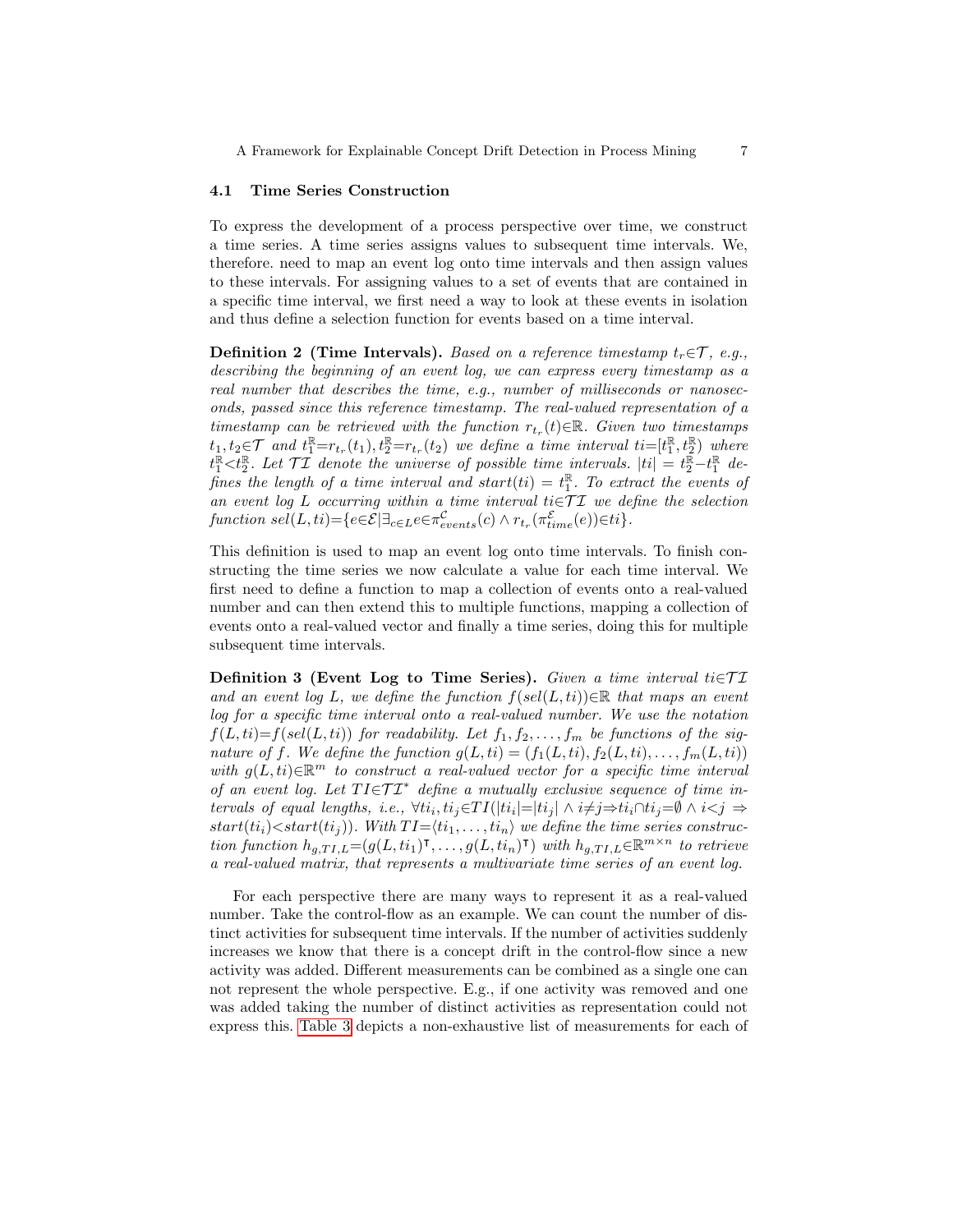Control-Flow Performance Data Resources Directly-follows Service times [\[26\]](#page-15-12) Aggregation of Workload [26] frequencies [\[3\]](#page-14-8) case attributes  $\alpha$ -relations [\[3\]](#page-14-8)  $\alpha$ -relations [3]  $\alpha$ -relations [3] activity attributes  $\alpha^+$ -relations [25] Case durations [\[18\]](#page-15-9) Number of Number of events or cases active resources Heuristic Miner's Activity sojourn Threshold Aggregation of  $a \Rightarrow w$  b score [37]  $\qquad \qquad$  Attribute value  $a \Rightarrow_W b$  score [\[37\]](#page-16-5) time [\[18\]](#page-15-9) exceedings attribute values Number of activities Activity waiting time [\[18\]](#page-15-9) DECLARE constraints [\[38\]](#page-16-0) . . . . . . . . . . . .

<span id="page-7-0"></span>Table 3. Possible mapping functions to construct a real-valued representation of different perspectives of a business process.

the introduced perspectives. For a detailed introduction we refer to the corresponding papers.

For the control-flow perspective, we can use simple measures as, e.g., the number of distinct activities or intermediate results of mining algorithms like the  $\alpha$ -relations obtained from the  $\alpha$ -Miner [\[3\]](#page-14-8).

For the performance perspective we can leverage heavily on the recorded times, which can be seen as a proxy for cost or service quality. We can, e.g., calculate the average service times for each activity, i.e., the time from start to completion of an activity. Furthermore, we can define a threshold of processing time and count all the cases that exceed this threshold and are thus classified as overtime.

The measures for the data perspective use the additional attributes associated to events, e.g., the age or credit score of customers. We can use aggregation functions such as average or maximum to map all the values of an attribute in a time interval onto a single number, e.g., the average age of customers for each time interval. We can, furthermore, count the number of events to describe the event volume over time.

Representations for the resource perspective rely on information about the resources, often staff members, handling an activity. We can count the number of events a resource is involved in to calculate the workload and its development over time. By simply counting the number of active resources each time frame, we can furthermore monitor the number of deployed resources over time.

The question remains which perspectives a user should choose. There is not a general answer for this, domain knowledge and potential assumptions can be used. However, the investigation of certain perspectives might be more promising than others. There are some examples of reoccurring cause-effect themes in process mining. Resources often have an impact onto the performance of a process, e.g., the workload onto the service times [\[26\]](#page-15-12), the workload onto overtime cases [\[34\]](#page-16-4) or the associated data onto the case duration [\[28\]](#page-15-11). Furthermore, e.g., control-flow changes such as changing prevalence of a choice might influence the performance perspective.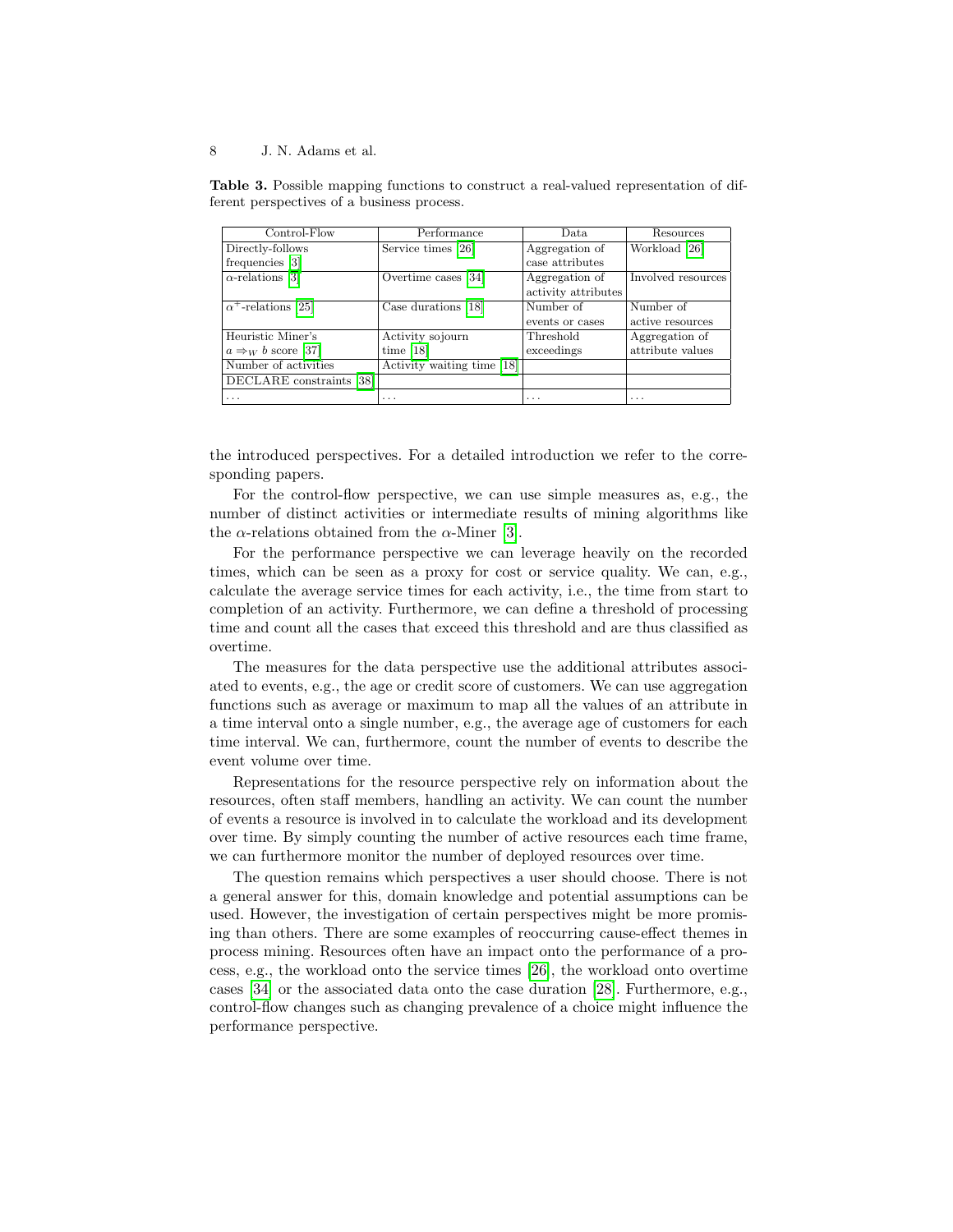A Framework for Explainable Concept Drift Detection in Process Mining 9

#### 4.2 Change Point Detection

After constructing multivariate time series for each the primary and the secondary perspective, we detect change points in these time series. The change point detection technique maps a time series onto subsets of the time intervals in which the distribution of the features significantly changed.

Definition 4 (Change Point Detection in Multivariate Time Series). Let  $H \in \mathbb{R}^{m \times n}$  be a multivariate time series and  $TI = \langle ti_1, \ldots, ti_n \rangle$  be the previously introduced sequence of time intervals used to construct this time series. A change point detection technique CPD maps a time series onto a subset of time intervals, where a significant change of the underlying time series occurred  $CPD(H) \subseteq TI$ .

As an input the change point detection method has to be able to process a multivariate time series. As mentioned in [Section 2,](#page-2-0) this method should be unsupervised, i.e., be able to detect change points without seeing similar kinds of time series with annotated change points before. Examples of change point detection techniques include cost-based techniques [\[35\]](#page-16-6), hypothesis testing [\[9\]](#page-14-6) or clustering techniques [\[17\]](#page-15-7).

## 4.3 Cause-Effect Analysis

In the first step, two time series for the primary and the secondary perspective are constructed. A set of  $m_p$  mapping functions for the primary perspective and  $m_s$  for the secondary perspective are applied to construct the time series  $H_p \in \mathbb{R}^{m_p \times n}$  and  $H_s \in \mathbb{R}^{m_s \times n}$ . The change point detection step of the framework calculates two sets of change points  $CPD(H_p)$  and  $CPD(H_s)$ . In the causeeffect analysis step, we look at the change points in the primary perspective and analyse which concept drifts in the secondary perspective potentially have a cause-effect relationship to a concept drift in the primary perspective. We, therefore, look at each primary drift and consider all preceding secondary drifts. We calculate the time lag, i.e., the number of time intervals that lie between the drifts, and test whether the secondary perspective can potentially be causal to the primary perspective given this lag. We, therefore, test all pairs of features between primary and secondary perspective for causality given this lag. A feature is a row of the time series describing a single measurement over time. If a feature pair is tested to be causal we add the change point pair and all causal feature pairs to the output of our framework.

Definition 5 (Cause-Effect Analysis). Let  $H_p \in \mathbb{R}^{m_p \times n}$  and  $H_s \in \mathbb{R}^{m_s \times n}$  be time series for the primary and secondary perspective. We define the lag function  $l_{TI}(ti_1, ti_2) \in \mathbb{N}$  to retrieve the number of time intervals in TI that lie in between  $t_{i_1}$  and  $t_{i_2}$ , i.e., the lag. For a change point of the primary perspective  $cp_p \in CPD(H_p)$  and a change point in the secondary perspective  $cp_s \in CPD(H_s)$ we retrieve the lag k using the lag function  $k = l_{TI}(cp_p, cp_s)$ . Given a row, *i.e.*, a feature, of the primary and secondary perspective  $h_p \in H_{p,i}, i \in \{1, \ldots, m_p\}$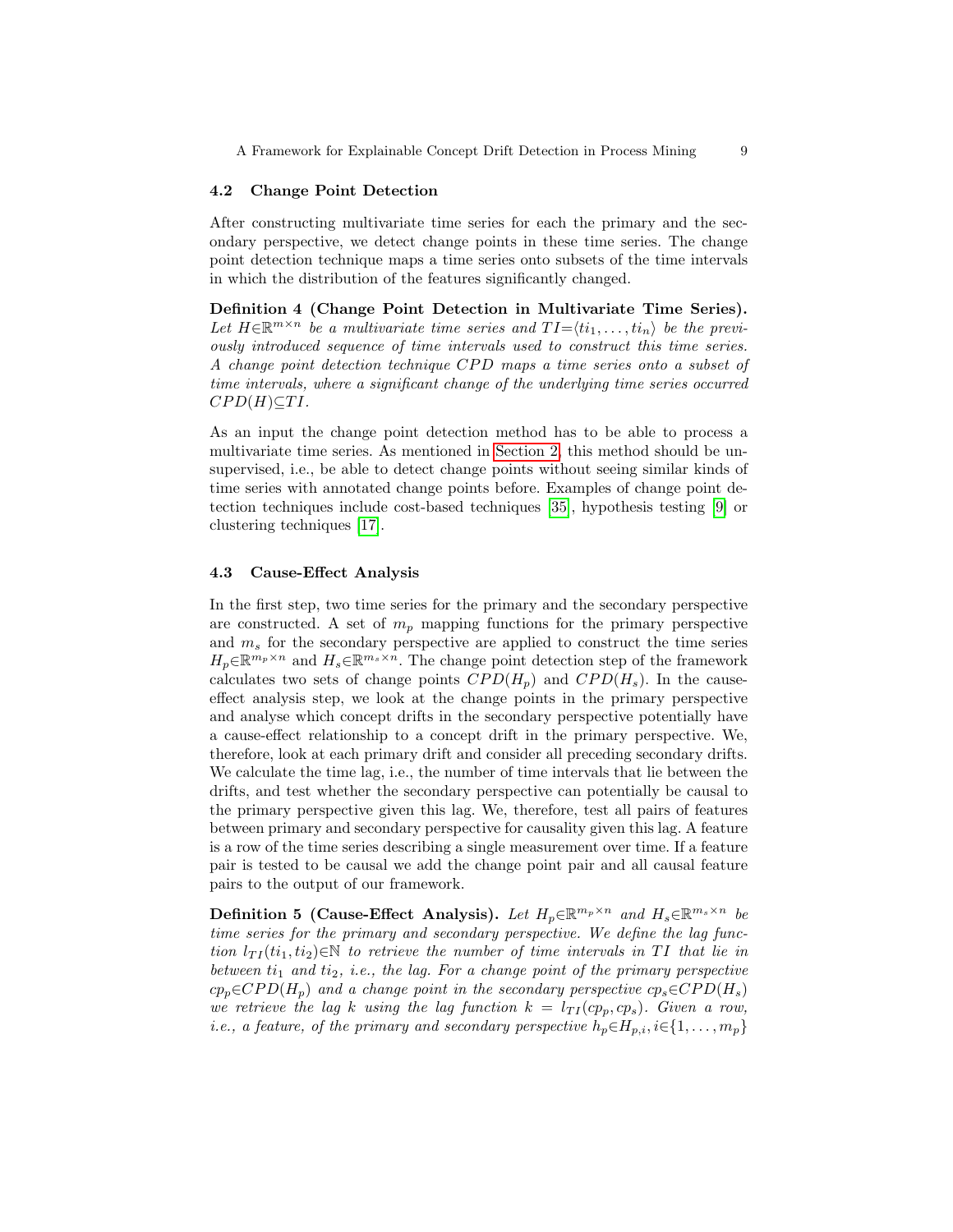and  $h_s \in H_{s,i}, i \in \{1, \ldots, m_s\}$ , where  $h_s, h_p \in \mathbb{R}^n$ , a cause-effect analysis technique CA maps these two features and a time lag k onto a value between 0 and 1  $CA(h_p, h_s, k) \in [0, 1]$ . This value indicates whether a cause-effect relationship with lag k is present or not.

The set of all change point pairs with all detected cause-effect relationships between feature pairs forms the output of the framework.

# <span id="page-9-0"></span>5 Evaluation

## 5.1 Implementation

We implemented our framework on the basis of PM4Py [\[7\]](#page-14-9). The implemented version is available at  $G$ it $H$ ub<sup>[3](#page-9-1)</sup>. In this section, we introduce the techniques in change point detection and cause-effect analysis specific to our implementation.

Similar to Yeshchenko et al. [\[38\]](#page-16-0), we use the Pruned Exact Linear Time PELT-algorithm [\[14\]](#page-15-18) as a change point detection technique for multivariate time series. This technique uncovers change points by minimizing a cost function that depends on assigning change points. It is able to process a multivariate time series and computes an optimal solution in linear time and is therefore well suited for our experiments. An exact description can be found in [\[14\]](#page-15-18). For applying the PELT-algorithm a penalty  $\beta$  has to be chosen that prevents overfitting. The calculated change points are subsequently used to calculate the lags needed for cause-effect analysis. We use the concept of Granger-causality [\[15\]](#page-15-16). Grangercausality determines with which probability two time series are correlated given a time lag between them and can thus be seen as a type of predictive causality. The user has to provide a p-value that describes the threshold probability at which feature pairs should be classified as Granger-causal.

## 5.2 Experiments

We evaluate our framework using a synthetic event log and a real-life event log. The synthetic log is used as a means to verify the implementation and a proof of concept. We, then, expand this to conduct a case study on real-life event data and discuss our findings. For both experiments we provide the chosen parameters for the three steps of our framework, i.e., perspectives and measurements in time series construction, change point detection in multivariate time series and causeeffect analysis. To verify our results, we compare our findings to state-of-the-art methods in concept drift detection and cause-effect analysis.

## 5.3 Synthetic Insurance Event Log

We use CPN Tools [\[32\]](#page-16-7) to generate an event log based on a simulation model of claiming insurance shown in [Figure 3.](#page-10-0) The different ways of notification, i.e.

<span id="page-9-1"></span> $^3$  [https://github.com/niklasadams/explainable\\_concept\\_drift\\_pm.git](https://github.com/niklasadams/explainable_concept_drift_pm.git)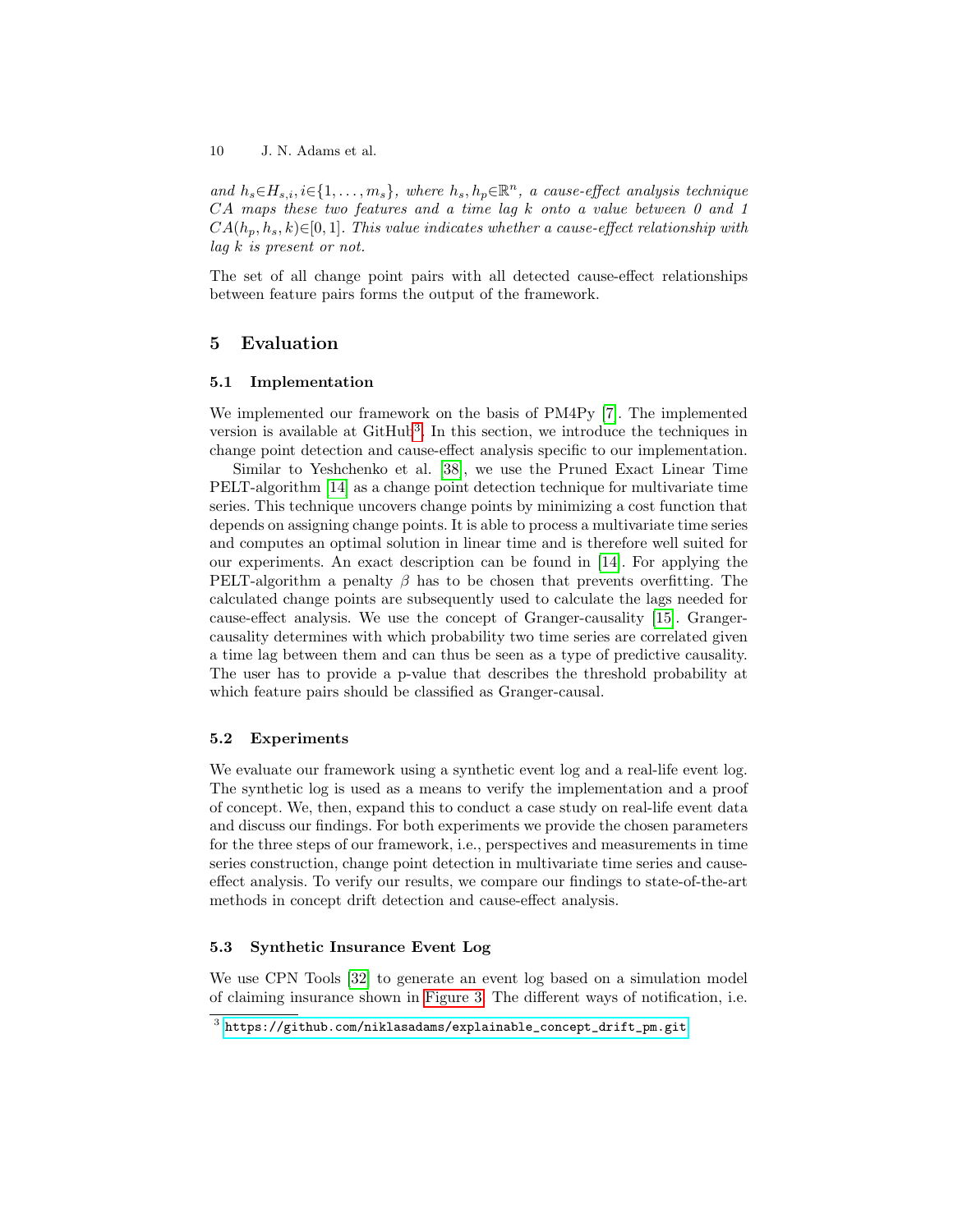

<span id="page-10-0"></span>Fig. 3. Synthetic process for claiming insurance. The availability of different ways of notification, phone, e-mail and post, depends on the age of the customer. [\[8\]](#page-14-5)

<span id="page-10-1"></span>

| Experimental Setup          |                        |                              |                                                    |  |
|-----------------------------|------------------------|------------------------------|----------------------------------------------------|--|
|                             | Primary perspective    |                              | Control-Flow   Directly-follows frequencies        |  |
| Time series<br>construction | Secondary perspective  | Data                         | Minimum, maximum, sum,                             |  |
|                             |                        |                              | average, count, set average                        |  |
|                             | Time interval duration | 1 day                        |                                                    |  |
| Change point<br>detection   | PELT-algorithm         |                              | $\beta_{primary} = 3 \mid \beta_{secondary} = 1.5$ |  |
| Cause-effect<br>analysis    | Granger-causality      | p-value= $1 \times 10^{-12}$ |                                                    |  |

Table 4. Parameter choices for running the framework on the synthetic event log.

postal, phone and email, are available for different ages of customers. When simulating we introduce a drift in the ages of customers that should then cause a succeeding drift in the prevalence of notification activities, especially an increase in email-notification. The chosen parameters for the instantiation of our framework are depicted in [Table 4.](#page-10-1)

For change point detection we retrieve a change point in the primary controlflow perspective at day 133 and in the secondary data perspective at day 132. The lag between this drift is  $k=1$ . We, therefore, use a lag of 1 when testing for a cause-effect relationship between the two perspectives.

With a p-value of  $10^{-12}$ , which is especially low due to the artificial setting, we retrieve 25 feature pairs that are Granger-causal with lag  $k=1$ . All involved features of the primary control-flow perspective concern the frequency of directly follows relationships between one of the notification activities and either a preceding or succeeding activity. The features of the secondary perspective all describe the distribution of age, i.e., the sum, average, minimum, maximum and average of the set of values. We, therefore, limit our output to only 5 of the feature pairs, which are depicted in [Figure 4.](#page-11-0) The depicted features propose that a decrease in the age of customers led to an increase in the prevalence of the email notification activity one day later which is exactly the cause-effect relationship we artificially introduced. Our framework has correctly detected and explained the concept drift with the underlying cause-effect relationship.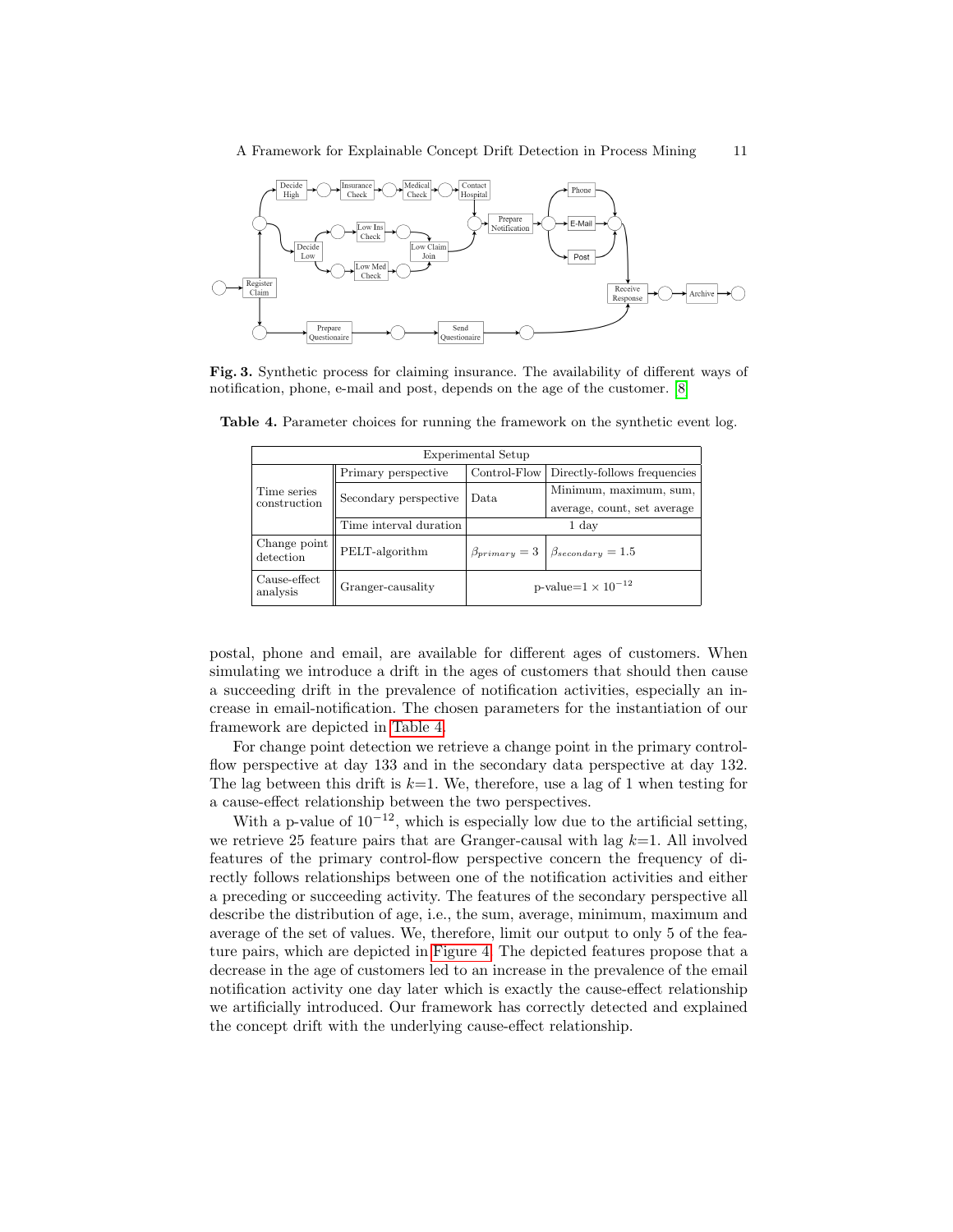

<span id="page-11-0"></span>Fig. 4. 5 Granger-causal feature pairs for the cause-effect relationship between data and control-flow perspective. A drift in the age of the customers is responsible for an increase in email notifications and a decrease in other notifications.

## 5.4 Case Study

We also evaluated our framework using data from the Business Process Intelligence (BPI) Challenge 2017 [\[13\]](#page-15-19). The event log considered belongs to a loan application process through an online system. A customer can submit loan applications to the financial institute and may receive an offer from the financial institute afterwards. The parameters for applying our framework are depicted in [Table 5.](#page-12-0) We analyze the performance perspective, i.e., the service times, for concept drifts. We search for root causes in the resource perspective, i.e., the workload, as it has shown to often have a significant impact on the service times [\[26\]](#page-15-12).

For the primary, performance perspective we retrieve a change point in Week 28. For the secondary, workload perspective we retrieve a change point at Week 22. The lag for cause-effect analysis is therefore  $k=6$ . The cause-effect analysis with a p-value of 0.015 yields 23 Granger-causal feature pairs with a lag of 6 weeks. Four different primary features are contained in these feature pairs. Since three of them do not exhibit a concept drift around week 28, we drop the corresponding pairs for further analysis. The remaining pairs are depicted in [Figure 5.](#page-12-1) The average duration of  $W<sub>-</sub>$  Validate application shows a significant decrease for week 28. We further analyze the resource workloads that are Granger-causal to this feature. Most of the resources do not work continuously over the span of the event log. We can see increases and peaks in the workload for some resource. When looking at the total workload of all resources, which is among the Granger-causal features, we can see a significant increase. The detected cause-effect relationship, therefore, states that an increase in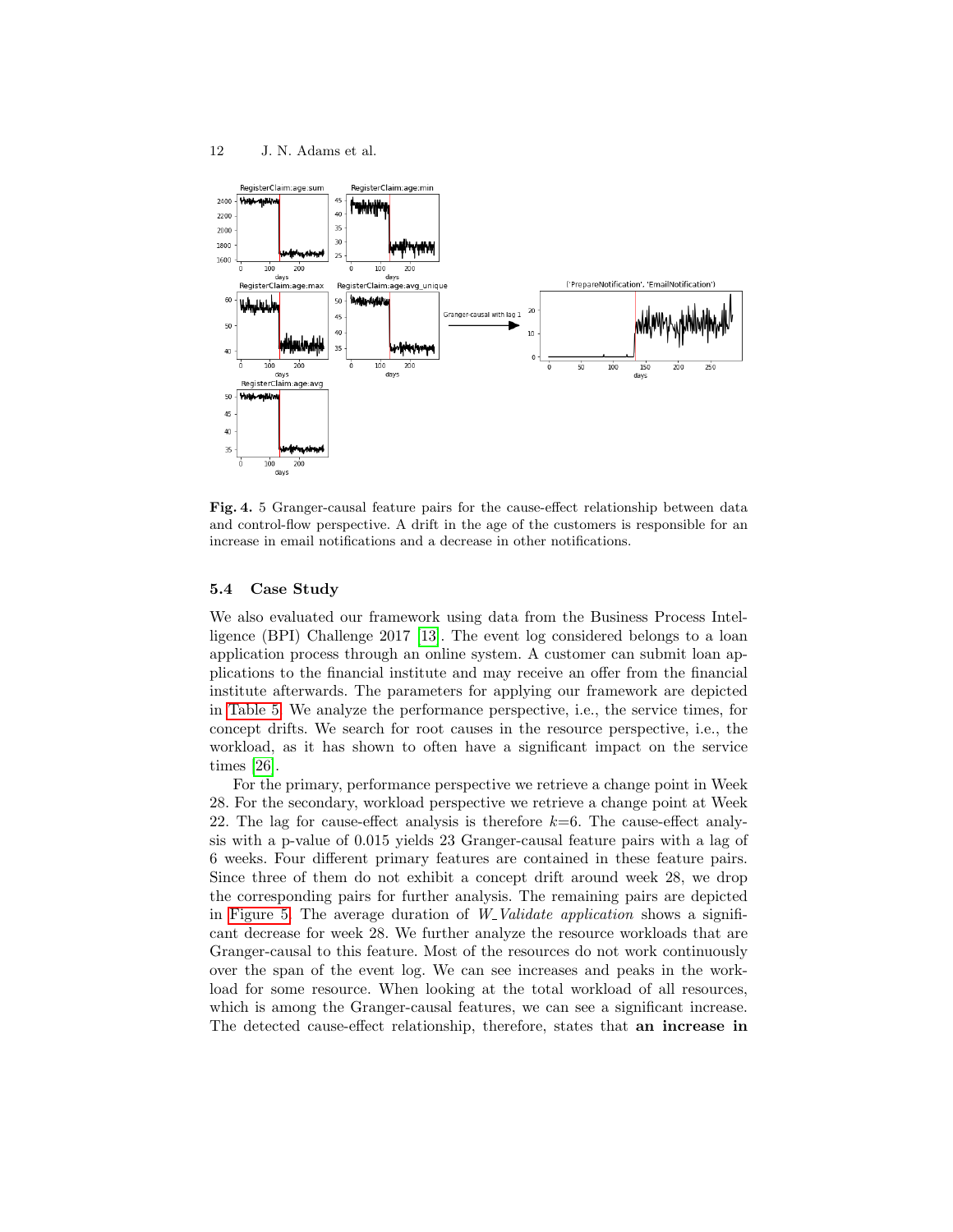Table 5. Parameter choices for running the framework on the BPI 2017 log.

<span id="page-12-0"></span>

| Experimental Setup          |                                    |                 |                                                    |  |
|-----------------------------|------------------------------------|-----------------|----------------------------------------------------|--|
|                             | Performance<br>Primary perspective |                 | Service times [26]                                 |  |
| Time series<br>construction | Secondary perspective              | Resource        | Workload [26]                                      |  |
|                             | Time interval duration             | 1 week          |                                                    |  |
| Change point<br>detection   | $\operatorname{PELT-algorithms}$   |                 | $\beta_{primary} = 3 \mid \beta_{secondary} = 1.5$ |  |
| Cause-effect<br>analysis    | Granger-causality                  | $p-value=0.015$ |                                                    |  |



<span id="page-12-1"></span>Fig. 5. Granger-causal feature pairs of the cause-effect relationship between resource and performance perspective. The only concept drift for the duration perspective of these features can be observed in  $W<sub>-</sub>$ Validate application. An increase of the workload is Granger-causal to the reduction of the service times.

## the workload of resources led to a decrease in the service times for W\_Validate application.

One submission paper for the BPI Challenge [\[6\]](#page-14-10), amongst other things, investigates different KPIs of the process over time. This paper also found a significant decrease in the manual validation time, i.e., the service times for validating an application, and an increase in case numbers. Due to the absence or the lack of visibility of other factors such as additional training, change of staff, etc., the paper suggests that the decrease in service times is a reaction to cope with the increased workload.

#### 5.5 Comparison

Our proposed framework for explainable concept drift detection touches two areas of research: Concept drift detection and cause-effect analysis. We, therefore, compare the results for the synthetic event log and the BPI 2017 log with the results from state-of-the-art methods from both of these areas. For concept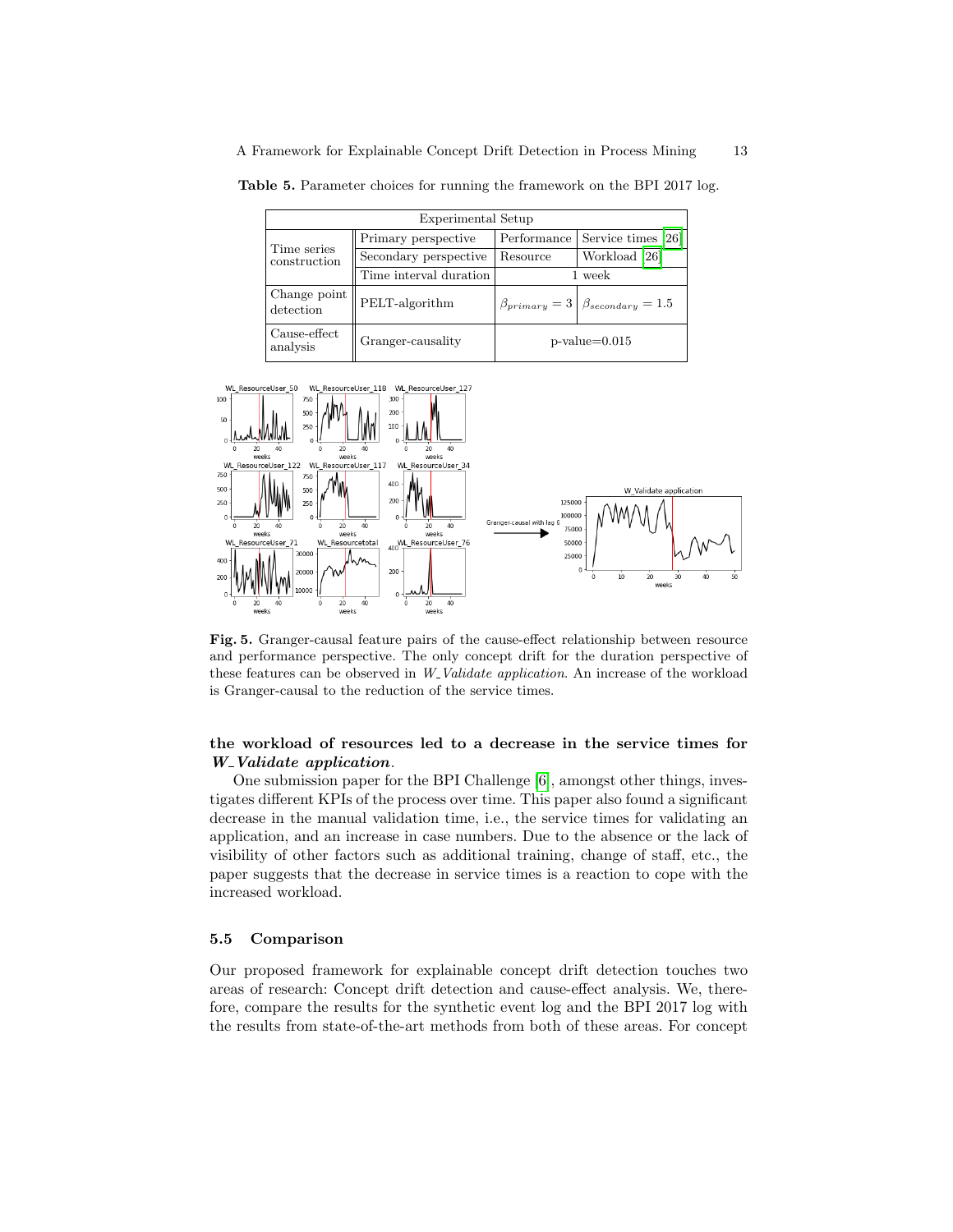<span id="page-13-1"></span>Table 6. Comparison of results for the concept drift detection

|          | Our Approach                                | Visual Analytics [38] ProDrift [22] |  |
|----------|---------------------------------------------|-------------------------------------|--|
|          | Synthetic Log   Control-flow drift, day 133 |                                     |  |
| BPI 2017 | Performance drift, week 28                  |                                     |  |

<span id="page-13-2"></span>Table 7. Comparison of results for cause-effect analysis

|                 | Our Approach                                          | <b>PMSD</b> [29] |
|-----------------|-------------------------------------------------------|------------------|
|                 | Synthetic Log   Data (age) $\rightarrow$ control-flow |                  |
| <b>BPI</b> 2017 | Resource (workload) $\rightarrow$ performance         |                  |

drift detection we compare the results with the visual analytics approach of Yeshchenko et al. [\[38\]](#page-16-0) and ProDrift by Maaradji et al. [\[21\]](#page-15-6) as both approaches have shown outstanding results in concept drift detection. For cause-effect analysis we compare our results with the findings of Pourbafrani et al. [\[29\]](#page-15-13) as they are searching for relations between different process parameters on a system-wide level.

[Table 6](#page-13-1) depicts the comparison between the detected concept drifts for the synthetic and the real-life event log. The control-flow drift in the synthetic log is detected by both approaches. As ProDrift relies on completed traces, the drift is detected approximately 15 days later compared to our approach. Both approaches very clearly show the existence of a sudden drift through means of their visualization. As both approaches do only focus on control-flow drifts they can not be used to compare results on the detected performance drift for the BPI 2017 log. [Table 7](#page-13-2) depicts the results retrieved from PMSD compared to our approach. As PMSD does not model the data perspective, we can not use it to detect the cause-effect in the synthetic log. For the BPI 2017 log we apply the PMSD framework and compute a system dynamics log. This log contains, among others, the arrival rate and the service times of the process. We apply the relation detection of PMSD with a lag of 6 weeks. The results show a negative correlation between the lagged arrival rate and the service times. This corresponds to our detected cause-effect as the higher influx of cases determined a decrease in service times.

We verified our findings by applying state-of-the-art methods from both concept drift detection and cause-effect analysis. If the corresponding perspective can be modeled, we are able to verify our findings with these approaches. These are promising results as they show the power of incorporating more perspectives into concept drift detection and using these to find possible cause-effects of concept drifts.

## <span id="page-13-0"></span>6 Conclusion

In this paper, we combine concept drift detection and cause-effect analysis to create a framework for explainable concept drift detection. We define a primary perspective where concept drifts should be detected and a secondary perspective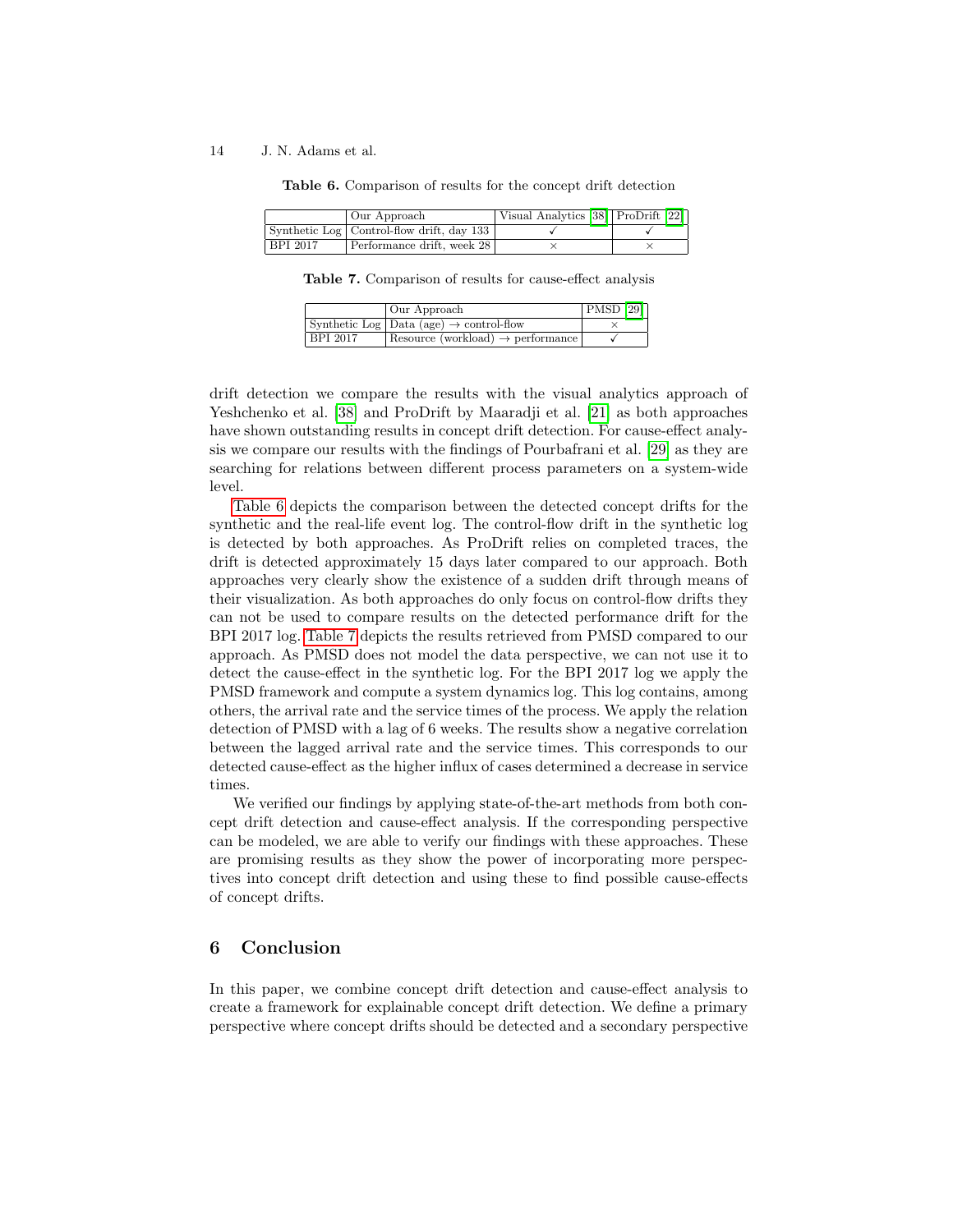with which these concept drifts are explained. By applying a cause-effect analysis to the features of both perspectives, we identify feature pairs that can be used to explain the concept drift. We verified our approach using a synthetically generated event log. We furthermore analyzed the event log of the BPI Challenge 2017 and were able to explain a concept drift in the performance with an increase in the resources' workload. These first experiments have shown a great potential for explaining concept drifts.

Future Work To further improve our conceptual framework the following steps can be taken. First of all, we want to plug different change point detection algorithms and cause-effect analysis tools to detect other types of drifts and, e.g., non-linear relationships. Furthermore, spurious elements and rare signals produce spikes in a signal that can be misleading to cause-effect analysis techniques. We want to investigate whether the general application of noise filtering on the time series is beneficial. Another interesting point for an extension of the framework are non pairwise dependencies. A concept drift could, e.g., be caused by two different concept drift in two other perspective and not by only one of them.

# References

- <span id="page-14-0"></span>1. van der Aalst, W.M.P.: Process mining: Data science in action. Springer (2016)
- <span id="page-14-1"></span>2. van der Aalst, W.M.P., et al.: Process mining manifesto. In: BPM. vol. 99, pp. 169–194. Springer (2011)
- <span id="page-14-8"></span>3. van der Aalst, W.M.P., Weijters, T., Maruster, L.: Workflow mining: Discovering process models from event logs. IEEE Trans. Knowl. Data Eng. 16(9), 1128–1142 (2004)
- <span id="page-14-7"></span>4. Accorsi, R., Stocker, T.: Discovering workflow changes with time-based trace clustering. In: SIMPDA. pp. 154–168. Springer (2011)
- <span id="page-14-4"></span>5. Aminikhanghahi, S., Cook, D.: A survey of methods for time series change point detection. Knowl. Inf. Syst. 51, 339–367 (2017)
- <span id="page-14-10"></span>6. Berger, F.: Mining event log data to improve a loan application process. BPI Challenge (2017), [https://www.win.tue.nl/bpi/lib/exe/fetch.php?](https://www.win.tue.nl/bpi/lib/exe/fetch.php?media=2017:bpi2017_paper_3.pdf) [media=2017:bpi2017\\_paper\\_3.pdf](https://www.win.tue.nl/bpi/lib/exe/fetch.php?media=2017:bpi2017_paper_3.pdf)
- <span id="page-14-9"></span>7. Berti, A., van Zelst, S.J., van der Aalst, W.M.P.: Process mining for python (PM4PY): Bridging the gap between process-and data science. arXiv preprint arXiv:1905.06169 (2019)
- <span id="page-14-5"></span>8. Bose, R.P.J.C., van der Aalst, W.M.P., Žliobaitė, I., Pechenizkiy, M.: Handling concept drift in process mining. CAiSE pp. 391–405 (2011)
- <span id="page-14-6"></span>9. Bose, R.P.J.C., van der Aalst, W.M.P., Žliobaitė, I., Pechenizkiy, M.: Dealing with concept drifts in process mining. IEEE Trans. Neural Networks Learn. Syst. 25(1), 154–171 (2014)
- <span id="page-14-3"></span>10. Bozorgi, Z.D., Teinemaa, I., Dumas, M., Rosa, M.L., Polyvyanyy, A.: Process mining meets causal machine learning: Discovering causal rules from event logs. In: ICPM. pp. 129–136 (2020)
- <span id="page-14-2"></span>11. Brockhoff, T., Uysal, M.S., van der Aalst, W.M.P.: Time-aware concept drift detection using the earth mover's distance. In: ICPM. pp. 33–40 (2020)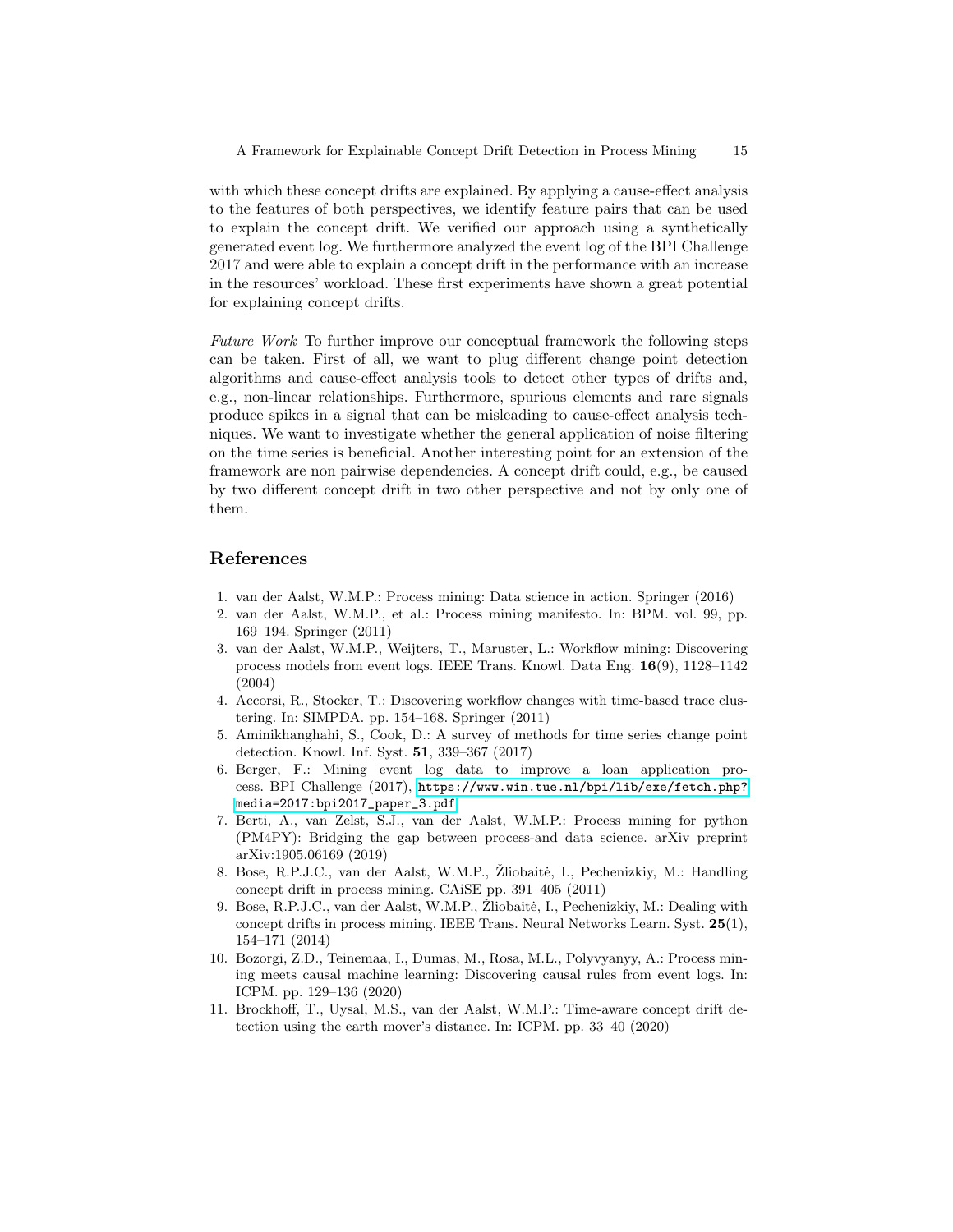- 16 J. N. Adams et al.
- <span id="page-15-5"></span>12. Carmona, J., Gavald`a, R.: Online techniques for dealing with concept drift in process mining. In: IDA. vol. 7619, pp. 90–102 (2012)
- <span id="page-15-19"></span>13. van Dongen, B.: BPI Challenge 2017
- <span id="page-15-18"></span>14. Gachomo, D.: The power of the pruned exact linear time (PELT) test in multiple changepoint detection. American Journal of Theoretical and Applied Statistics 4, 581 (2015)
- <span id="page-15-16"></span>15. Granger, C.: Some recent development in a concept of causality. Journal of Econometrics 39(1), 199 – 211 (1988)
- <span id="page-15-8"></span>16. Hompes, B., Buijs, J.C.A.M., van der Aalst, W.M.P.: A generic framework for context-aware process performance analysis. In: OTM. vol. 10033, pp. 300–317 (2016)
- <span id="page-15-7"></span>17. Hompes, B., Buijs, J.C.A.M., van der Aalst, W.M.P., Dixit, P.M., Buurman, H.: Detecting change in processes using comparative trace clustering. In: SIMPDA. vol. 1527, pp. 95–108 (2015)
- <span id="page-15-9"></span>18. Hompes, B.F.A., Maaradji, A., Rosa, M.L., Dumas, M., Buijs, J.C.A.M., van der Aalst, W.M.P.: Discovering causal factors explaining business process performance variation. In: CAiSE 2017. vol. 10253, pp. 177–192 (2017)
- <span id="page-15-10"></span>19. de Leoni, M., van der Aalst, W.M.P., Dees, M.: A general process mining framework for correlating, predicting and clustering dynamic behavior based on event logs. Inf. Syst. 56, 235–257 (2016)
- <span id="page-15-14"></span>20. Leontjeva, A., Conforti, R., Francescomarino, C.D., Dumas, M., Maggi, F.M.: Complex symbolic sequence encodings for predictive monitoring of business processes. In: BPM. vol. 9253, pp. 297–313 (2015)
- <span id="page-15-6"></span>21. Maaradji, A., Dumas, M., Rosa, M.L., Ostovar, A.: Fast and accurate business process drift detection. In: BPM. vol. 9253, pp. 406–422 (2015)
- <span id="page-15-3"></span>22. Maaradji, A., Dumas, M., Rosa, M.L., Ostovar, A.: Detecting sudden and gradual drifts in business processes from execution traces. IEEE Trans. Knowl. Data Eng. 29(10), 2140–2154 (2017)
- <span id="page-15-15"></span>23. Maisenbacher, M., Weidlich, M.: Handling concept drift in predictive process monitoring. In: SCC. pp. 1–8 (2017)
- <span id="page-15-2"></span>24. Martjushev, J., Bose, R.P.J.C., van der Aalst, W.M.P.: Change point detection and dealing with gradual and multi-order dynamics in process mining. In: BIR. vol. 229, pp. 161–178 (2015)
- <span id="page-15-4"></span>25. de Medeiros, A.K.A., van Dongen, B.F., van der Aalst, W.M.P., Weijters, A.J.M.M.: Process mining : Extending the  $\alpha$ -algorithm to mine short loops. In: BETA Working Paper Series. vol. WP 113 (2004)
- <span id="page-15-12"></span>26. Nakatumba, J., van der Aalst, W.M.P.: Analyzing resource behavior using process mining. In: BPM. vol. 43, pp. 69–80 (2009)
- <span id="page-15-0"></span>27. Ostovar, A., Maaradji, A., Rosa, M.L., ter Hofstede, A.H.M.: Characterizing drift from event streams of business processes. In: CAiSE. vol. 10253, pp. 210–228 (2017)
- <span id="page-15-11"></span>28. Polato, M., Sperduti, A., Burattin, A., de Leoni, M.: Data-aware remaining time prediction of business process instances. In: IJCNN. pp. 816–823 (2014)
- <span id="page-15-13"></span>29. Pourbafrani, M., van der Aalst, W.M.P.: PMSD: Data-driven simulation using system dynamics and process mining. In: BPM (PhD/Demos). vol. 2673, pp. 77– 81 (2020)
- <span id="page-15-17"></span>30. Pourbafrani, M., van Zelst, S.J., van der Aalst, W.M.P.: Scenario-based prediction of business processes using system dynamics. In: OTM. vol. 11877, pp. 422–439 (2019)
- <span id="page-15-1"></span>31. Pourbafrani, M., van Zelst, S.J., van der Aalst, W.M.P.: Supporting automatic system dynamics model generation for simulation in the context of process mining. In: BIS. vol. 389, pp. 249–263 (2020)